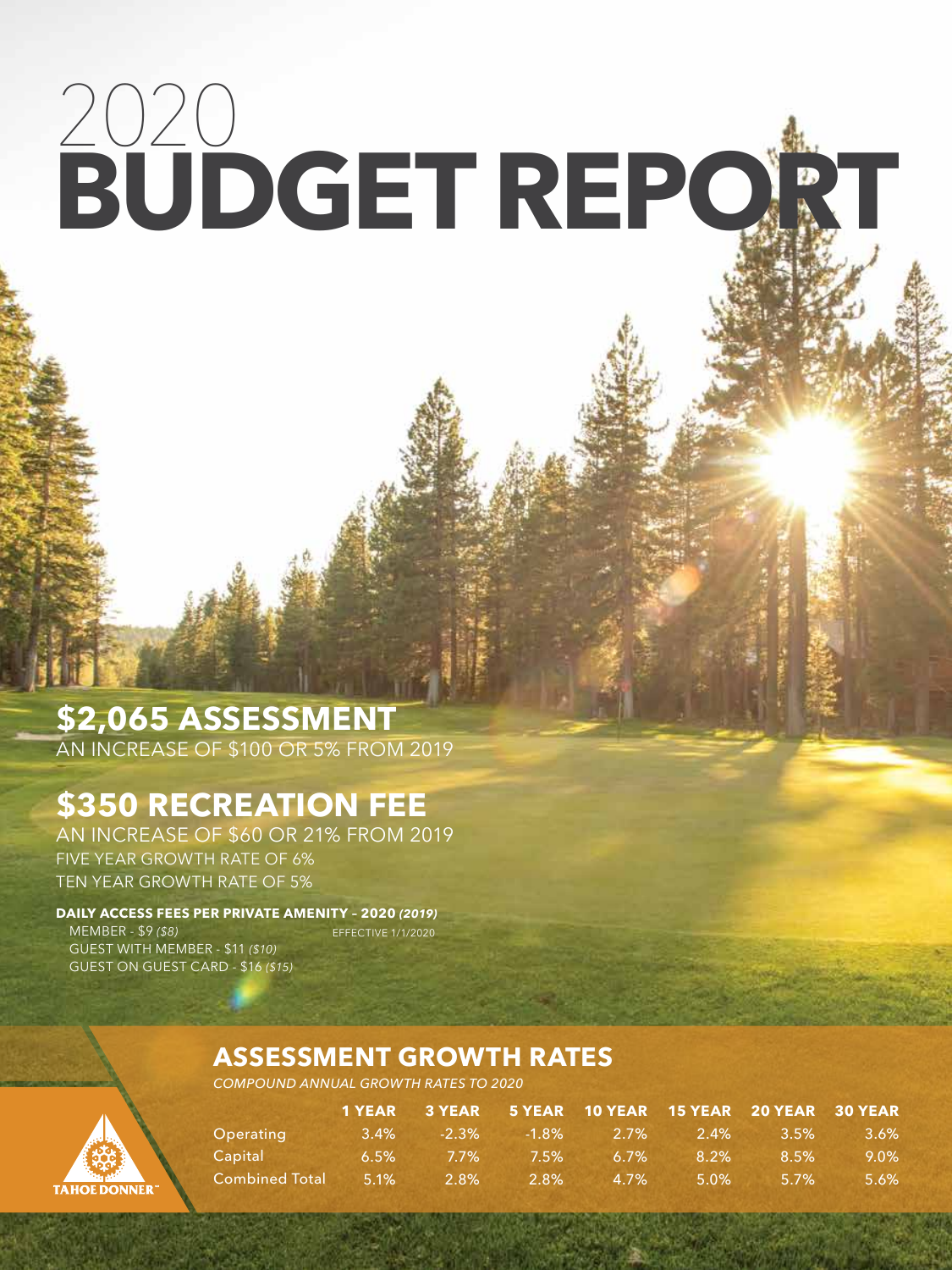#### Operating Revenue

- Operating Fund Expenses (COGS, Payroll, Expense)
- RRF Major Repairs, Maintenance, & Lease Expense
- RRF/DVF/NEF, other income and expenses, net
- Property Fund Depreciation Expense

#### Net Loss, before Annual Assessment Revenue

Assessment Revenue

Net Consolidated Change in Members' Equity

| OPF/RRF/DVF/NEF - Revenue & Expenditures, net |
|-----------------------------------------------|
|-----------------------------------------------|

Property Fund Capital Expenditures (C)

Property Fund Depreciation Expense

#### Total Expense

| 2019 Budget      | <b>2019 Forecast</b> | 2020 Budget      |
|------------------|----------------------|------------------|
| \$<br>14,215,000 | \$<br>14,430,000     | \$<br>14,140,000 |
| (19,911,000)     | (19,651,000)         | (20,030,000)     |
| (1, 185, 000)    | (1,070,000)          | (1,022,000)      |
| (275,000)        | (137,000)            | (177,000)        |
| (3,300,000)      | (3,300,000)          | (3,500,000)      |
| (10, 456, 000)   | (9,728,000)          | (10,589,000)     |
| 12,719,000       | 12,719,000           | 13,367,000       |
| 2,263,000<br>S   | \$2,991,000          | 2,778,000<br>S   |
|                  |                      |                  |
| \$<br>(48,000)   | 2,277,000<br>\$      | \$ (2,857,000)   |
| 5,611,000        | 4,014,000            | 9,135,000        |
| (3,300,000)      | (3,300,000)          | (3,500,000)      |
| 2,263,000<br>\$  | \$2,991,000          | 2,778,000        |

#### Members' Equity Change Summary:

OPF=Operating Fund RRF=Replacement Reserve Fund DVF=Development Fund NEF=New Equipment Fund (C) Capital expenditures of RRF/DVF/NEF decrease equity in respective funds and increase equity in Property Fund, net zero change in equity.

The chart above provides a consolidated (all funds) perspective of the annual financial activities of the association. See pages 3-8 for details by Fund.

#### **INTRODUCTION**

The 2020 Annual Assessment of \$2,065 reflects an increase of \$100 or 5.1% over the 2019 assessment. The three- and five-year growth rate for the assessment is 2.8%.

- The \$1,155 Capital Funds portion is being increased by \$70 to fund future capital needs for our aging assets.
- The \$910 Operating Fund portion is being increased by \$30 due to numerous items, including increased defensible space and covenants enforcement resources, California minimum wage increase of 8% and golf closure for greens replacement and repair.
- For private amenities access, the optional Recreation Fee is being increased by \$60 or 21% to \$350. Member daily access increased \$1 to \$9. Accompanied Guest daily access increased \$1 to \$11. Unaccompanied Guest daily access increased \$1 to \$16.





For 2020, we continue to provide additional insights into the financials of your association. This is the second year with allocated overhead and capital costs tracked across all amenities and departments.

A key reason for providing this information to all members is the need to understand that beyond basic operating revenues and expenses, there are real significant overhead and capital costs for

#### **2020 Budget - Per Member Annual Assessment of \$2,065 Distribution**

each of our amenities. The chart above reflects this information, as do the informative details on page 6.

Tahoe Donner Association (the Association) prepares its annual revenue and expense budget in accordance with applicable laws, its own governing documents, and budgetary policies and procedures. The Association's approved budget also reflects the fiduciary responsibility of the Board of Directors and management in protecting all owners' investment in the Association, both for the 2020 budget year and into the future.

The process begins with general direction from the Board regarding influential factors, such as the level of service to be provided, new community projects, economic conditions and changes to business operations. Capital and equipment expenditure budgets are formulated to determine the funding needs for the Replacement Reserve Fund, the New Equipment Fund and the Development Fund. The operating budget is traditionally developed with attention to historical trends in revenue generation, consideration of economic factors that may influence revenue or expenses, achievable cost reductions across all departments, service levels to be achieved and staffing levels required. The Finance Committee participates in reviewing the budget prior to submittal to the Board of Directors and offers input for the Board's consideration.

The Operating Fund accounts for the annual revenue and expense activities of our amenity and homeowner association service functions. Operating Fund budgets for all departments were prepared with an emphasis on managing operating costs efficiently, while continuing to provide consistent levels of service. Detailed analysis of each department was prepared and evaluated by senior management before the budget was reviewed by the Finance Committee and the Board. Methods for optimizing revenue while maintaining favorable property-owner access and rates were also examined.

#### IN TOTAL, THE 2020 ASSESSMENT CONTRIBUTION TO OPERATIONS IS \$5,890,000 OR \$910 PER MEMBER-PROPERTY. THE 2020 AMOUNT REPRESENTS A 2.7% 10-YEAR COMPOUNDED ANNUAL GROWTH RATE.

The total revenue requirement for a balanced 2020 Operating Fund budget is \$20,030,000. Operating revenues generated by users of \$14,140,000 fund 71% of the requirement (71% in 2019). The necessary funding level for operations from the Annual Assessment is \$5,890,000 or 29% of the requirement (29% in 2019). This assessment represents the shortfall of non-assessment revenue versus operating costs in the Operating Fund budget. Refer to page 6 for budget summary by activity.

The revenue requirement (or Total Operating Costs) of \$20.0 million is an increase of \$119,000 or 0.6% to the 2019 Budget, with operating revenues down 0.5%. Next section details the changes.

**OPERATING REVENUE** Budget of \$14.1m, excluding assessment, has decreased \$75,000 or 0.5% less than the 2019 Budget and represents a decrease of \$290,000 or 2% less than the 2019 Forecast. Operating revenues are subject to significant volatility due to weather. Accordingly, we have utilized multi-year averages in establishing volume expectations. Recent favorable winter snow conditions and our proven Downhill Ski snowmaking investment have

**OPERATING FUND** increased winter amenity revenue budgets for 2020 by \$1.1m or 21% compared to the 2019 budget. The golf course closure in 2020 for greens replacement and repair results in a \$1.1m or 97% decrease in revenue compared to the 2019 budget. For 2020, we continue the 2019-introduced Peak Period pricing for Guests and Public (not for Members) at both Downhill Ski Resort and Cross Country Ski Center, with the objective of improving the Member experience. We have attempted to be financially conservative in our revenue projections while still capturing visitation trends, capital, marketing and price initiative impacts. **Michael R. Salmon** Director of Finance and Accounting **Jeff Connors** Board Treasurer The Board subsequently directs staff to incorporate revisions it feels are appropriate. The 2020 Budget approved by the Board is summarized in this report. Sincerely,

**OPERATING PAYROLL** Budget of \$13.2m represents 66% of total operating costs and reflects a decrease of 1% under the 2019 budget and an increase of 1% over the 2019 Forecast. A key element of any large-scale common interest development is the employees who operate and manage our amenities, support departments and administration. Operating payroll costs include wages, salaries and the associated costs of payroll taxes, workers compensation, retirement savings plan, and health insurance benefits. The decrease is driven primarily by the CA minimum wage increase of \$1 or 8% from \$12 to \$13 effective 1/1/2020 (\$259,000), a merit wage increase average of 3% (\$258,000), a financial analyst position addition (\$92,000), health care costs increase of 7% (\$63,000), and an increase in Forestry personnel to add resources for defensible space efforts (\$144,000). These increases were favorably offset by a decrease in our workers compensation insurance costs, golf payroll decrease due to closure of course for 2020 and organizational changes net savings.

**OPERATING EXPENSE** Budget of \$5.7m represents 27% of our total operating costs and reflects an increase of 7% to the 2019 budget and an increase of 6% to the 2019 Forecast. For operating expenses, 85% of the total amount falls into nine categories, as follows: utilities represent \$1.1m or 20% of operating expenses; insurance represents \$750,000 or 13% of operating expenses; repair and maintenance materials costs represent \$705,000 or 12% of operating expenses; government taxes, licenses, permits, fees, audit and legal costs represent \$660,000 or 12% of operating expenses; employee-related expenses represent \$475,000 or 8% of operating expenses; credit card merchant fees represent \$315,000 or 6% of operating expenses; forestry contract services represent \$474,000 or 8% of operating expenses; fuel costs represent \$170,000 or 3% of operating expenses; printing and postage costs represent \$135,000 or 2% of operating expenses. 2020 Budget notable cost increases versus the 2019 budget include insurance costs up \$160,000 or 27%, Forestry defensible space contract work an additional \$212,000,

#### **All Funds - Consolidated Statement of Revenues, Expenses and Members' Equity Change**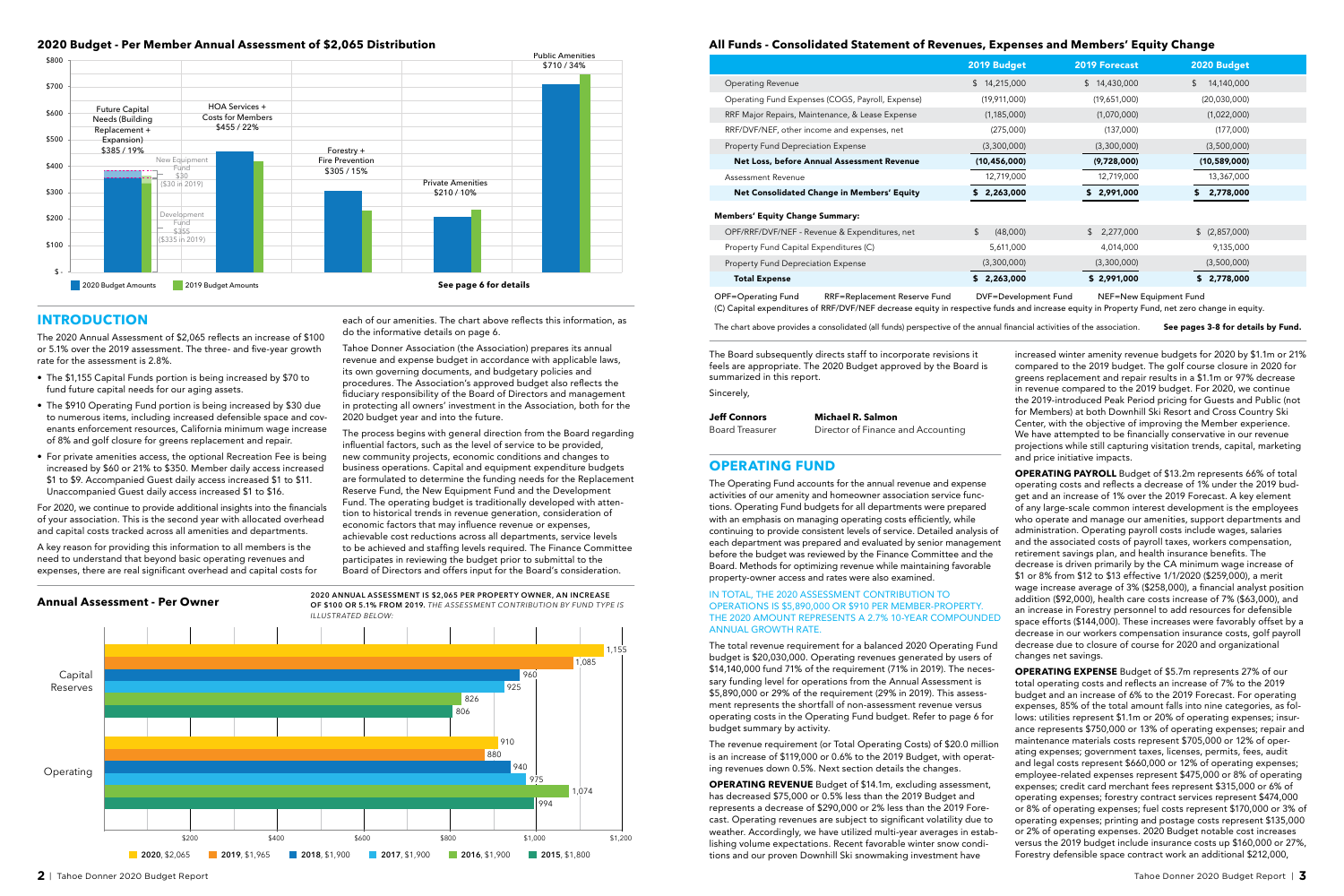TOTALS

| <b>REPLACEMENT RESERVE FUND ANALYSIS</b>       |                                             |                                                  |                                         |  |  |  |  |  |  |
|------------------------------------------------|---------------------------------------------|--------------------------------------------------|-----------------------------------------|--|--|--|--|--|--|
| <b>TAHOE DONNER ASSOCIATION</b><br>2020 BUDGET | <b>Total Current</b><br>Replacement<br>Cost | Allocation of<br>Accumulated<br>Funds (12/31/19) | 100% Funded<br>Allocation<br>(12/31/19) |  |  |  |  |  |  |
| Golf<br>\$                                     | 12,194,852                                  | \$<br>3,010,266                                  | \$<br>9,921,815                         |  |  |  |  |  |  |
| Downhill Ski Resort                            | 12,394,255                                  | 2,288,352                                        | 7,539,177                               |  |  |  |  |  |  |
| Administration                                 | 6,630,706                                   | 1,410,794                                        | 4,647,985                               |  |  |  |  |  |  |
| The Lodge Restaurant & Pub                     | 3,848,235                                   | 768,624                                          | 2,532,302                               |  |  |  |  |  |  |
| Cross Country Ski Center                       | 3,868,726                                   | 533,039                                          | 1,756,145                               |  |  |  |  |  |  |
| General + Building Maintenance                 | 3,605,128                                   | 632,280                                          | 2,083,103                               |  |  |  |  |  |  |
| <b>Trout Creek Recreation Center</b>           | 3,516,660                                   | 676,789                                          | 2,229,741                               |  |  |  |  |  |  |
| <b>Tennis Center</b>                           | 2,019,210                                   | 475,799                                          | 1,567,562                               |  |  |  |  |  |  |
| Trails                                         | 2,947,858                                   | 711,046                                          | 2,342,604                               |  |  |  |  |  |  |
| Aquatics                                       | 1,870,512                                   | 273,532                                          | 901,178                                 |  |  |  |  |  |  |
| Information Technology                         | 2,185,152                                   | 388,054                                          | 1,278,478                               |  |  |  |  |  |  |
| Forestry/Defensible Space                      | 2,085,217                                   | 306,435                                          | 1,009,576                               |  |  |  |  |  |  |
| Beach Club Marina                              | 1,363,521                                   | 288,229                                          | 949,594                                 |  |  |  |  |  |  |
| Equestrian                                     | 976,839                                     | 108,804                                          | 358,463                                 |  |  |  |  |  |  |
| Campground                                     | 638,582                                     | 138,494                                          | 456,282                                 |  |  |  |  |  |  |
| <b>Recreation Programs</b>                     | 593,780                                     | 121,133                                          | 399,083                                 |  |  |  |  |  |  |
| Pizza on the Hill                              | 493,118                                     | 96,395                                           | 317,583                                 |  |  |  |  |  |  |
| Snowplay Sledding + Tubing                     | 210,730                                     | 38,487                                           | 126,801                                 |  |  |  |  |  |  |
| Alder Creek Cafe                               | 164,989                                     | 23,914                                           | 78,788                                  |  |  |  |  |  |  |
| <b>Bikeworks</b>                               | 73,618                                      | 9.534                                            | 31,412                                  |  |  |  |  |  |  |

Remaining and useful lives vary between 1 and 30 years.

\$ 61,681,688 \$ 12,300,000 \$ 40,527,672

(A) Expenditures include the Euer Valley Land purchase in 2011 and 2012. (B) Expenditures include The Lodge Restaurant & Pub expansion. (C) Expenditures include the Alder Creek Adventure Center building construction in 2014 and 2015. Snowmaking in 2015. (D) Balance includes Operating Fund transfers in of \$1.5 million to Replacement Reserve Fund and \$1.8 million to Development Fund.<br>(E) Balance includes Operating Fund transfers in of \$500,000 to Replacement Reserve Fund. E (F) Balance includes Operating Fund transfers in of \$1,000,000 to Replacement Reserve Fund. (G) For 2020 Capital Expenditure discussion, see page 4. The 2020 Budget expenditures for Development Fund are \$3,089,000 and for Replacement Reserve Fund are \$6,988,000.<br>Each budgeted expenditure item over \$50,000 is subject to review and approval by the Board of Directors prio



#### Key Fund Balances Reserved for Future Capital Needs of the Association<br>Members' Fquity (as of December 31) **Members' Equity (as of December 31)**

### **Net Result by Amenity (Revenue Less Operating Costs,**

**Overhead Allocation, and Capital Charge)**

governing documents update project \$100,000 and peak summer covenants enforcement \$50,000.

**COST OF GOODS SOLD** Budget of \$1.5m represents 7% of our total operating costs. Cost of Goods Sold represents the wholesale cost of retail, food and beverage product.



#### **ASSESSMENT AND RESERVE FUNDING DISCLOSURE SUMMARY**

(CA CIVIL CODE SECTION 5570)

*The current regular assessment per ownership interest is \$2,065 per year. The updated 30-year funding and expenditure plan, utilizing a 3% annual inflation of repair and replacement costs, requires a contribution to the Reserve Fund of \$770 per property for 2020 – an increase of \$50 or 7% over 2019. This amounts to a 2020 contribution to the Reserve Fund of \$4,985,000. There are no additional regular or special assessments anticipated for the reserve program or for other purposes, at this time.*

*Based upon the most recent reserve study and other information available to the Board of Directors, the currently projected reserve account balances will be sufficient at the end of each year to meet the Association's obligation for repair and/or replacement of major components during the next 30 years. This projection is principally based on the future funding plan, which requires a minimum 4% annual increase to the contribution until the fund achieves a percent funded level minimum of 25% and until the fund balance is equal to or exceeds 10% of Net Replacement Reserve Assets (as defined in Policy Resolution 2013-3).*

*All major components are included in the reserve study and are included in its calculations. Components with an estimated remaining useful life of more than 30 years are not included in the reserve calculation. The Development Fund section of this report contains additional information.*

**FORESTRY \$168,000:** Includes building component replacements, plantation mastication and storm damage defensible space repairs.

*Based on the method of calculation in paragraph (4) of subdivision (b) of CA Civil Code Section 5570, the estimated amount required in the Reserve Fund at the end of the current fiscal year is \$40,527,672\*, based in whole or in part on the last reserve study and update prepared by management and Hughes Reserves & Asset Management, Inc. as of October 2019. The projected Reserve Fund cash balance at the end of the current fiscal year is \$12,300,000, resulting in reserves being 30.3% funded at this date. If an alternate, but generally accepted, method of calculation is also used, the required reserve amount is \$12,300,000; this alternate method being* 

### **DEVELOPMENT FUND**

The Development Fund was established as authorized in governing documents to accumulate funds for large-scale projects identified as necessary due to the new capacity requirements, or changing needs of the Association. In order to facilitate the future use of Development Fund assessments toward the funding of large-scale projects, each year projects are identified as eligible for such future funding. Projects designated as eligible, though not approved, to receive funding from future assessment contributions include **building replacements**, amenity expansions and additions, and recreational land and infrastructure improvements.

The 2020 Annual Assessment contribution to the Development Fund totals \$2,298,000, or \$355 per member-property, an increase of 6% over 2019. Budgeted project expenditures from this fund for 2020 total **\$3,089,000** and include:

- Cross Country Ski Center snowmaking **\$550,000**
- Downhill Ski Resort snowmaking Phase 2 **\$550,000**
- Downhill Ski Resort trails improvements **\$500,000**
- Downhill Ski Resort building replacement planning costs **\$350,000**
- Trout Creek Recreation Center expansion completion **\$275,000**
- Snowplay snowmaking **\$185,000**
- New Trails/trailheads **\$150,000**
- Feasibility studies for priority one projects **\$70,000.**

**Projects scheduled for 2020 may not necessarily be expended, based on individual review/approval by the Board.** The budgeted ending balance for the Development Fund is \$5,205,000, savings for the near-term foreseeable need to do major remodel or building replacement of the Downhill Ski Resort building and/or other buildings.

### **REPLACEMENT RESERVE FUND**

The Replacement Reserve Fund is used to account for the financial resources designated for the repair, restoration, replacement or maintenance of major common area components of the Association. **Although building component replacements are included in the Replacement Reserve Fund plan, complete structure replacement is not. Funding for structure replacement is discussed below in the review of the Development Fund.**

In accordance with state law and sound business practices, it is the policy of the Association to fund a reserve program that will adequately provide for repair and replacement of existing community-owned assets. A 30-year reserve funding and expenditure plan is produced every three years, and updated annually, for the purpose of scheduling and analyzing the Association's funding needs. OVER 2,000 INDIVIDUAL ITEMS ARE TRACKED IN THIS PLAN, WITH A CURRENT REPLACEMENT VALUE OF APPROXIMATELY \$62 MILLION. Each item is evaluated by average useful life, present age, projected remaining useful life, and estimated replacement cost. A full review of the plan was performed in 2019. Updates are conducted each year and another full review of the plan will be performed in 2022.

#### **REPLACEMENT RESERVE EXPENDITURES BUDGETED**

The reserve plan schedules funding for replacement, repair and/ or enhancement of the Association's existing capital investments. In 2020, budgeted reserve project expenditures total \$7.0 million. Components scheduled for 2020 may not necessarily be expended, based on individual and Board review. The following outlines notable 2020 budget-year planned expenditure budget items:

**GOLF COURSE \$2,480,000:** Includes course repair \$1.6m, greens replacement \$724,000, maintenance mowers and other equipment replacements, course irrigation items, and pathway asphalt repairs.

**TROUT CREEK RECREATION CENTER \$1,141,000:** Includes major building remodel completion \$825,000, pool deck furniture replacement, exercise equipment replacements, and pool and spa machinery related component replacements.

**TRAILS \$1,010,000:** Trail replacement and repair projects in six locations throughout the Association, including Nature Trail bridge and trail loop construction for \$639,000.

**INFORMATION TECHNOLOGY \$622,000:** Includes replacement of hardware and software, fiber optic and software leases, VoIP hardware, and miscellaneous network and other equipment. Replacement of e-commerce store software is \$207,000.

**ADMINISTRATION \$570,000:** Includes association-wide building deficiencies remodel estimate \$510,000, copier leases, and AED equipment replacements.

**DOWNHILL SKI RESORT \$446,000:** Includes replacement of rental equipment, building components, lift components, food service equipment, summer trails grooming, groomer components, and shuttle bus.

**CROSS COUNTRY SKI CENTER \$156,000:** Includes replacement of rental, uniforms, and grooming equipment, summer trails grooming and asphalt sealing.

**BEACH CLUB MARINA \$114,000:** Includes furniture and rental equipment replacements, asphalt sealing and state lands lease.

(Continued on p. 8)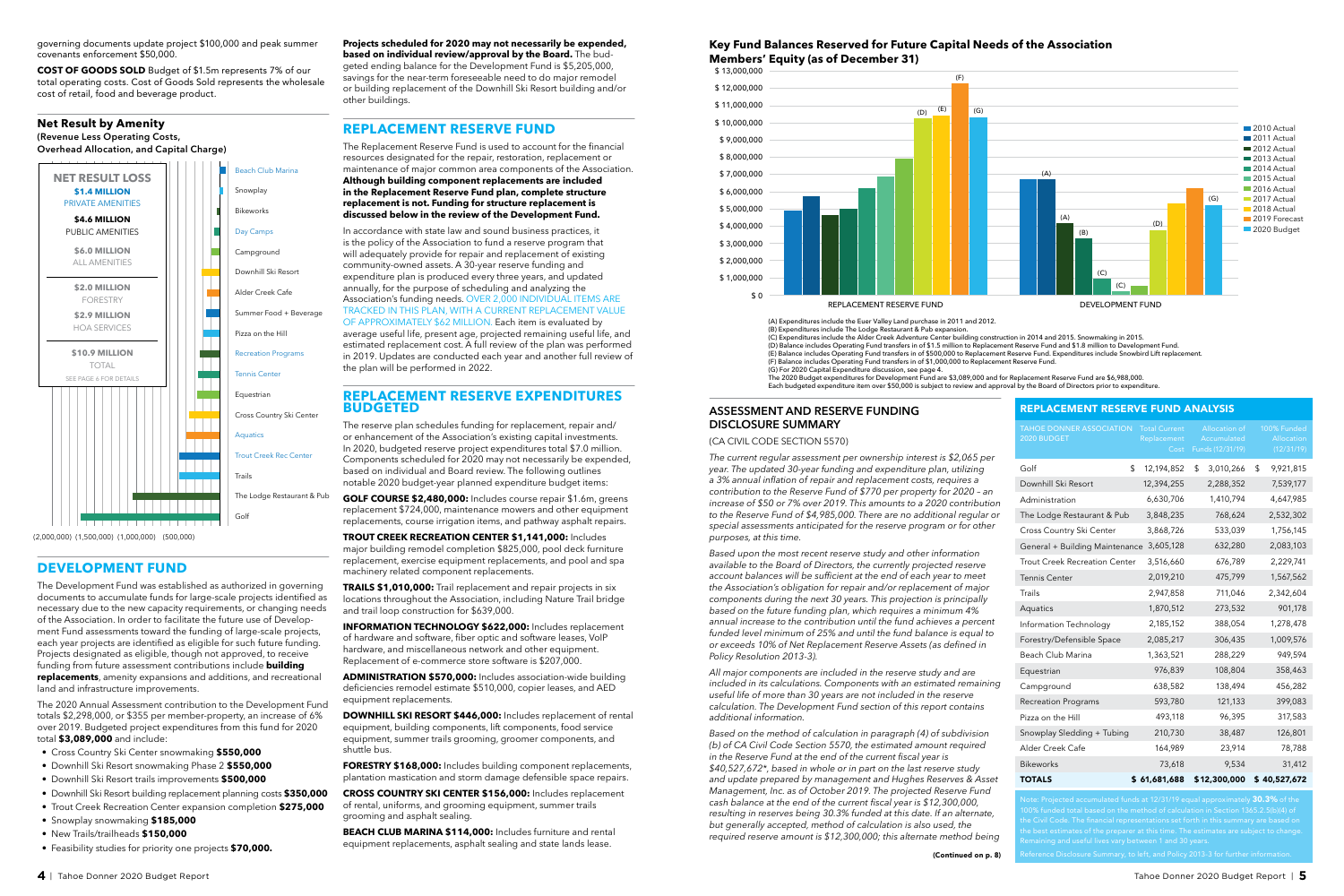Net Operating Result (NOR) is defined as the net result of Operating Revenue less Operating Costs (cost of goods sold, payroll and expenses) and less Allocated Overhead. NOR for each department does not include any capital costs. Net Result (NR) presented is NOR including a capital charge.

*Capital Charge (CC) and Net Result (NR) do not Individual amounts may not sum to total due to rounding.*

*include assessment amounts for Development Fund or New Equipment Fund.*

Members Equity Beginning Balances are based on Forecasted 2019 results, not Actual. Actual results may vary from Budget. This Fund Summary excludes the Property Fund which accounts for the Association's investment in property and equipment. The Property Fund activities include capitalization of property and equipment purchased of \$9.1m and depreciation expense of \$3.5m.

| <b>2020 BUDGET SUMMARY - OPERATING FUND</b>              |                                     |                        |                                                                                 |                           |                                   |                       |                                   | # of Properties = $6,473$                |               |                          |             |                   |
|----------------------------------------------------------|-------------------------------------|------------------------|---------------------------------------------------------------------------------|---------------------------|-----------------------------------|-----------------------|-----------------------------------|------------------------------------------|---------------|--------------------------|-------------|-------------------|
|                                                          | Operating<br>Revenue                | <b>Costs Total</b>     | <b>Operating Net Operating</b><br><b>Result Before</b><br>Allocated<br>Overhead | Allocated<br>Overhead     | <b>Net</b><br>Operating<br>Result | Capital<br>Charge     | <b>Net</b><br>Result<br>Including | <b>2020 BUDGET PER PROPERTY</b>          |               |                          |             |                   |
|                                                          | (REV)                               | (OCT)                  | (NORBO)                                                                         | (AOH)                     | (NOR)                             | (CC)                  | <b>Capital Charge</b><br>(NR)     | <b>REV</b>                               | (OCT+AOH)     | $=$ NOR                  | (CC)        | $=NR$             |
| <b>PRIVATE AMENITIES</b>                                 |                                     |                        |                                                                                 |                           |                                   |                       |                                   |                                          |               |                          |             |                   |
| <b>Trout Creek Recreation Center</b>                     | \$1,221,000                         | \$(1,078,800)          | \$142,200                                                                       | \$ (286,600)              | \$(144, 400)                      | \$ (340,000)          | \$ (484, 400)                     | \$189                                    | \$ (211)      | \$ (22)                  | \$ (53)     | \$ (75)           |
| Beach Club Marina                                        | 798,000                             | (460, 800)             | 337,200                                                                         | (136, 700)                | 200,500                           | (131,000)             | 69,500                            | 123                                      | (92)          | 31                       | (20)        | 11                |
| <b>Tennis Center</b>                                     | 244,000                             | (229, 100)             | 14,900                                                                          | (92,000)                  | (77,100)                          | (173,000)             | (250, 100)                        | 38                                       | (50)          | (12)                     | (27)        | (39)              |
| Aquatics                                                 | 281,000                             | (279, 500)             | 1,500                                                                           | (202, 100)                | (200, 600)                        | (197,000)             | (397,600)                         | 43                                       | (74)          | (31)                     | (30)        | (61)              |
| <b>Recreation Programs</b>                               | 190,000                             | (220,600)              | (30,600)                                                                        | (136, 200)                | (166, 800)                        | (69,000)              | (235, 800)                        | 29                                       | (55)          | (26)                     | (11)        | (36)              |
| Day Camps                                                | 292,000                             | (262, 200)             | 29,800                                                                          | (68, 400)                 | (38,600)                          | (23,000)              | (61,600)                          | 45                                       | (51)          | (6)                      | (4)         | (10)              |
| <b>TOTAL PRIVATE AMENITIES</b>                           | 3,026,000                           | (2,531,000)            | 495,000                                                                         | (922,000)                 | (427,000)                         | (933,000)             | (1, 360, 000)                     | 467                                      | (533)         | (66)                     | (144)       | (210)             |
| <b>PUBLIC AMENITIES</b>                                  |                                     |                        |                                                                                 |                           |                                   |                       |                                   |                                          |               |                          |             |                   |
| Downhill Ski Resort                                      | 4,782,000                           | (3,317,200)            | 1,464,800                                                                       | (493,700)                 | 971,100                           | (1,180,000)           | (208,900)                         | 739                                      | (589)         | 150                      | (182)       | (32)              |
| Cross Country Ski Center                                 | 1,242,000                           | (1,006,300)            | 235,700                                                                         | (225,000)                 | 10,700                            | (375,000)             | (364, 300)                        | 192                                      | (190)         | $\overline{2}$           | (58)        | (56)              |
| Snowplay Sledding + Tubing                               | 296,000                             | (176,000)              | 120,000                                                                         | (57,900)                  | 62,100                            | (26,000)              | 36,100                            | 46                                       | (36)          | 10 <sup>°</sup>          | (4)         | 6                 |
| Equestrian                                               | 254,000                             | (335,000)              | (81,000)                                                                        | (77,100)                  | (158, 100)                        | (110,000)             | (268, 100)                        | 39                                       | (64)          | (24)                     | (17)        | (41)              |
| Campground                                               | 96,000                              | (84, 800)              | 11,200                                                                          | (36,900)                  | (25,700)                          | (67,000)              | (92, 700)                         | 15                                       | (19)          | (4)                      | (10)        | (14)              |
| Trails                                                   | 2,000                               | (211, 800)             | (209, 800)                                                                      | (62,900)                  | (272,700)                         | (211,000)             | (483,700)                         | $\mathsf{O}$                             | (42)          | (42)                     | (33)        | (75)              |
| <b>Bikeworks</b>                                         | 139,000                             | (125, 400)             | 13,600                                                                          | (34,500)                  | (20,900)                          | (11,000)              | (31,900)                          | 21                                       | (25)          | (3)                      | (2)         | (5)               |
| Golf                                                     | 30,000                              | (554,700)              | (524,700)                                                                       | (227,700)                 | (752, 400)                        | (908,000)             | (1,660,400)                       | 5                                        | (121)         | (116)                    | (140)       | (257)             |
| Summer Food + Beverage                                   | 159,000                             | (243, 300)             | (84, 300)                                                                       | (52, 300)                 | (136,600)                         | (23,000)              | (159,600)                         | 25                                       | (46)          | (21)                     | (4)         | (25)              |
| Alder Creek Cafe                                         | 723,000                             | (746, 300)             | (23, 300)                                                                       | (90,000)                  | (113, 300)                        | (31,000)              | (144, 300)                        | 112                                      | (129)         | (18)                     | (5)         | (22)              |
| The Lodge Restaurant & Pub                               | 2,337,000                           | (2,459,200)            | (122, 200)                                                                      | (426,000)                 | (548, 200)                        | (486,000)             | (1,034,200)                       | 361                                      | (446)         | (85)                     | (75)        | (160)             |
| Pizza on the Hill                                        | 335,000                             | (334,000)              | 1,000                                                                           | (121,000)                 | (120,000)                         | (65,000)              | (185,000)                         | 52                                       | (70)          | (19)                     | (10)        | (29)              |
| <b>TOTAL PUBLIC AMENITIES</b>                            | 10,395,000                          | (9,594,000)            | 801,000                                                                         | (1,905,000)               | (1,104,000)                       | (3,493,000)           | (4,597,000)                       | 1,606                                    | (1,776)       | (171)                    | (540)       | (710)             |
| <b>TOTAL AMENITIES</b>                                   | 13,421,000                          | (12, 125, 000)         | 1,296,000                                                                       | (2,827,000)               | (1,531,000)                       | (4, 426, 000)         | (5,957,000)                       | 2,073                                    | (2, 310)      | (237)                    | (684)       | (920)             |
| <b>HOMEOWNERS ASSOCIATION OPERATIONS</b>                 |                                     |                        |                                                                                 |                           |                                   |                       |                                   |                                          |               |                          |             |                   |
|                                                          |                                     |                        |                                                                                 |                           |                                   |                       |                                   |                                          |               |                          |             |                   |
| General HOA<br>Architectural Standards Office            | $\overline{\phantom{a}}$<br>175,000 | (943,000)<br>(498,000) | (943,000)<br>(323,000)                                                          | (1,232,900)<br>(126, 800) | (2, 175, 900)<br>(449,800)        | (295,000)<br>(26,000) | (2,470,900)<br>(475, 800)         | $\sim$<br>27                             | (336)<br>(97) | (336)<br>(69)            | (46)<br>(4) | (382)<br>(74)     |
| Forestry, Defensible + Open Space                        | 56,000                              | (1,601,000)            | (1,545,000)                                                                     | (188, 300)                | (1,733,300)                       | (238,000)             | (1,971,300)                       | 9                                        | (276)         | (268)                    | (37)        | (305)             |
| <b>TOTAL HOA OPERATIONS</b>                              | 231,000                             | (3,042,000)            | (2,811,000)                                                                     | (1,548,000)               | (4,359,000)                       | (559,000)             | (4,918,000)                       | 36                                       | (709)         | (673)                    | (86)        | (760)             |
|                                                          |                                     |                        |                                                                                 |                           |                                   |                       |                                   |                                          |               |                          |             |                   |
| <b>AMENITY + HOMEOWNERS ASSOCIATION SUPPORT SERVICES</b> |                                     |                        |                                                                                 |                           |                                   |                       |                                   |                                          |               |                          |             |                   |
| Marketing + Communications                               | 210,000                             | (761,000)              | (551,000)                                                                       | 551,000                   |                                   |                       | $\sim$                            | 32                                       | (32)          |                          |             |                   |
| Facility Administration + Risk Management                | $\overline{\phantom{a}}$            | (326,000)              | (326,000)                                                                       | 326,000                   |                                   |                       |                                   | $\overline{\phantom{a}}$                 |               |                          |             |                   |
| Administration                                           | 240,000                             | (795,000)              | (555,000)                                                                       | 555,000<br>718,000        | $\overline{\phantom{a}}$          |                       | ۰                                 | 37                                       | (37)          |                          |             |                   |
| Information Technology<br>Accounting + Finance           | $\overline{\phantom{a}}$<br>6,000   | (718,000)<br>(952,000) | (718,000)<br>(946,000)                                                          | 946,000                   | $\sim$                            |                       | $\sim$                            | $\overline{\phantom{a}}$<br>$\mathbf{1}$ | (1)           | $\overline{\phantom{a}}$ |             |                   |
| Human Resources                                          | $\sim$                              | (379,000)              | (379,000)                                                                       | 379,000                   |                                   |                       |                                   |                                          |               |                          |             |                   |
| <b>Member Services</b>                                   | 32,000                              | (284,000)              | (252,000)                                                                       | 252,000                   | $\overline{\phantom{a}}$          |                       | $\sim$                            | 5                                        | (5)           | $\overline{\phantom{a}}$ |             |                   |
| Maintenance                                              | $\overline{\phantom{a}}$            | (845,000)              | (845,000)                                                                       | 845,000                   | $\overline{\phantom{a}}$          |                       |                                   | $\overline{\phantom{a}}$                 |               |                          |             |                   |
| <b>TOTAL SUPPORT SERVICES</b>                            | 488,000                             | (5,060,000)            | (4,572,000)                                                                     | 4,572,000                 | $\blacksquare$                    |                       | $\sim$                            | 75                                       | (75)          |                          |             |                   |
| <b>TOTAL OPERATING FUND</b>                              | 14,140,000                          | (20, 227, 000)         | (6,087,000)                                                                     | 197,000                   | (5,890,000)                       | (4,985,000)           | (10, 875, 000)                    | 2,184                                    | (3,094)       | (910)                    |             | $(770)$ $(1,680)$ |

|                 | # of Properties = $6,473$  |              |                                 | 2020 BUDGET SUMMARY - BY FUND                  | # of Properties = $6,473$ |    |                    |              |
|-----------------|----------------------------|--------------|---------------------------------|------------------------------------------------|---------------------------|----|--------------------|--------------|
|                 | <b>BUDGET PER PROPERTY</b> |              |                                 |                                                | 2020<br><b>Budget</b>     |    | \$ per<br>Property |              |
| T+AOH)          | $= NOTE$                   | (CC)         | $= NP$                          | <b>OPERATING FUND</b>                          |                           |    |                    |              |
|                 |                            |              |                                 | Beginning Balance, Start of Year               | \$<br>1,917,000           | \$ | 296                |              |
|                 |                            |              |                                 | <b>Assessment Contribution</b>                 | 5,890,000 A1              |    | 910                |              |
| \$ (211)        | (22)<br>$\sqrt{2}$         | \$ (53)      | $\sqrt[6]{\frac{1}{2}}$<br>(75) | <b>Net Operating Results</b>                   | (5,890,000)               |    | (910)              |              |
| (92)            | 31                         | (20)         | 11                              | <b>Operating Fund, Year-End Balance</b>        | \$<br>1,917,000           |    | \$<br>296          |              |
| (50)            | (12)                       | (27)         | (39)                            |                                                |                           |    |                    |              |
| (74)            | (31)                       | (30)         | (61)                            | <b>REPLACEMENT RESERVE FUND</b>                |                           |    |                    |              |
| (55)            | (26)                       | (11)         | (36)                            | Beginning Balance, Start of Year               | \$12,300,000              | \$ | 1,900              |              |
| (51)            | (6)                        | (4)          | (10)                            | Assessment Contribution                        | 4,985,000 A2              |    | 770                |              |
| (533)           | (66)                       | (144)        | (210)                           | Interest Income                                | 244,000                   |    | 38                 |              |
|                 |                            |              |                                 | Salvage Receipts                               | 30,000                    |    |                    | 5            |
| (589)           | 150                        | (182)        | (32)                            | Income Tax and Other Expenses                  | (37,000)                  |    | (6)                |              |
| (190)           | $\overline{2}$             | (58)         | (56)                            | Payroll Costs                                  | (138,000)                 |    | (21)               |              |
|                 | 10                         |              | 6                               | Allocated Overhead                             | (77,000)                  |    | (12)               |              |
| (36)<br>(64)    |                            | (4)<br>(17)  | (41)                            | <b>Expenditures for Capital Additions</b>      | (5,966,000)               |    | (922)              |              |
| (19)            | (24)<br>(4)                | (10)         | (14)                            | Major Repairs, Maintenance and Lease Expenses  | (1,022,000)               |    | (159)              |              |
| (42)            | (42)                       | (33)         | (75)                            | Replacement Reserve Fund, Year-End Balance     | \$10,319,000              |    | \$<br>1,594        |              |
|                 |                            |              |                                 | <b>NEW EQUIPMENT FUND</b>                      |                           |    |                    |              |
| (25)<br>(121)   | (3)<br>(116)               | (2)<br>(140) | (5)<br>(257)                    | Beginning Balance, Start of Year               | \$<br>120,000             | \$ |                    | 19           |
| (46)            | (21)                       | (4)          | (25)                            | Assessment Contribution                        | 194,000 A3                |    | 30                 |              |
| (129)           | (18)                       | (5)          | (22)                            | Interest Income                                | 5,000                     |    |                    | $\mathbf{1}$ |
| (446)           | (85)                       | (75)         | (160)                           | <b>Expenditures for Capital Additions</b>      | (80,000)                  |    | (12)               |              |
| (70)            | (19)                       | (10)         | (29)                            | New Equipment Fund, Year-End Balance           | \$<br>239,000             | \$ | 37                 |              |
| (1,776)         | (171)                      | (540)        | (710)                           | <b>DEVELOPMENT FUND</b>                        |                           |    |                    |              |
| (2, 310)        | (237)                      | (684)        | (920)                           | Beginning Balance, Start of Year               | \$<br>6,200,000           | \$ | 958                |              |
|                 |                            |              |                                 | <b>Assessment Contribution</b>                 | 2,298,000 A4              |    | 355                |              |
|                 |                            |              |                                 | Interest Income                                | 130,000                   |    | 20                 |              |
|                 |                            |              |                                 | Income Tax and Other Expenses                  | (17,000)                  |    | (3)                |              |
| (336)           | (336)                      | (46)         | (382)                           | Payroll Costs                                  | (197,000)                 |    | (30)               |              |
| (97)            | (69)                       | (4)          | (74)                            | Allocated Overhead                             | (120,000)                 |    | (19)               |              |
| (276)           | (268)                      | (37)         | (305)                           | <b>Expenditures for Capital Additions</b>      | (3,089,000)               |    | (477)              |              |
| (709)           | (673)                      | (86)         | (760)                           | Development Fund, Year-End Balance             | \$<br>5,205,000           |    | \$<br>804          |              |
|                 |                            |              |                                 | <b>Combined CAPITAL FUNDS ACTIVITY</b>         |                           |    |                    |              |
| (32)            |                            |              |                                 | <b>Expenditures for Capital Additions</b>      | \$ (9,135,000)            | \$ | (1, 411)           |              |
|                 |                            |              |                                 | Major Repairs, Maintenance and Lease Expenses  | (1,022,000)               |    | (158)              |              |
| (37)            |                            |              |                                 | <b>Combined CAPITAL FUNDS ACTIVITY - Total</b> | \$ (10, 157, 000)         |    | \$<br>(1, 569)     |              |
| (1)             |                            |              |                                 | 2020 ANNUAL ASSESSMENT RECAP                   |                           |    |                    |              |
|                 |                            |              |                                 | Operating Fund                                 | \$<br>5,890,000 (A1)      |    | \$<br>910          |              |
| (5)             |                            |              |                                 | Replacement Reserve Fund                       | 4,985,000 (A2)            |    | 770                |              |
|                 |                            |              |                                 | New Equipment Fund                             | 194,000 (A3)              |    | 30                 |              |
|                 |                            |              |                                 | Development Fund                               | 2,298,000 (A4)            |    | 355                |              |
|                 |                            |              |                                 |                                                |                           |    |                    |              |
| (75)<br>(3,094) | (910)                      |              | $(770)$ $(1,680)$               | Capital Funds, Subtotal                        | \$<br>7,477,000           | \$ | 1,155              | 56%          |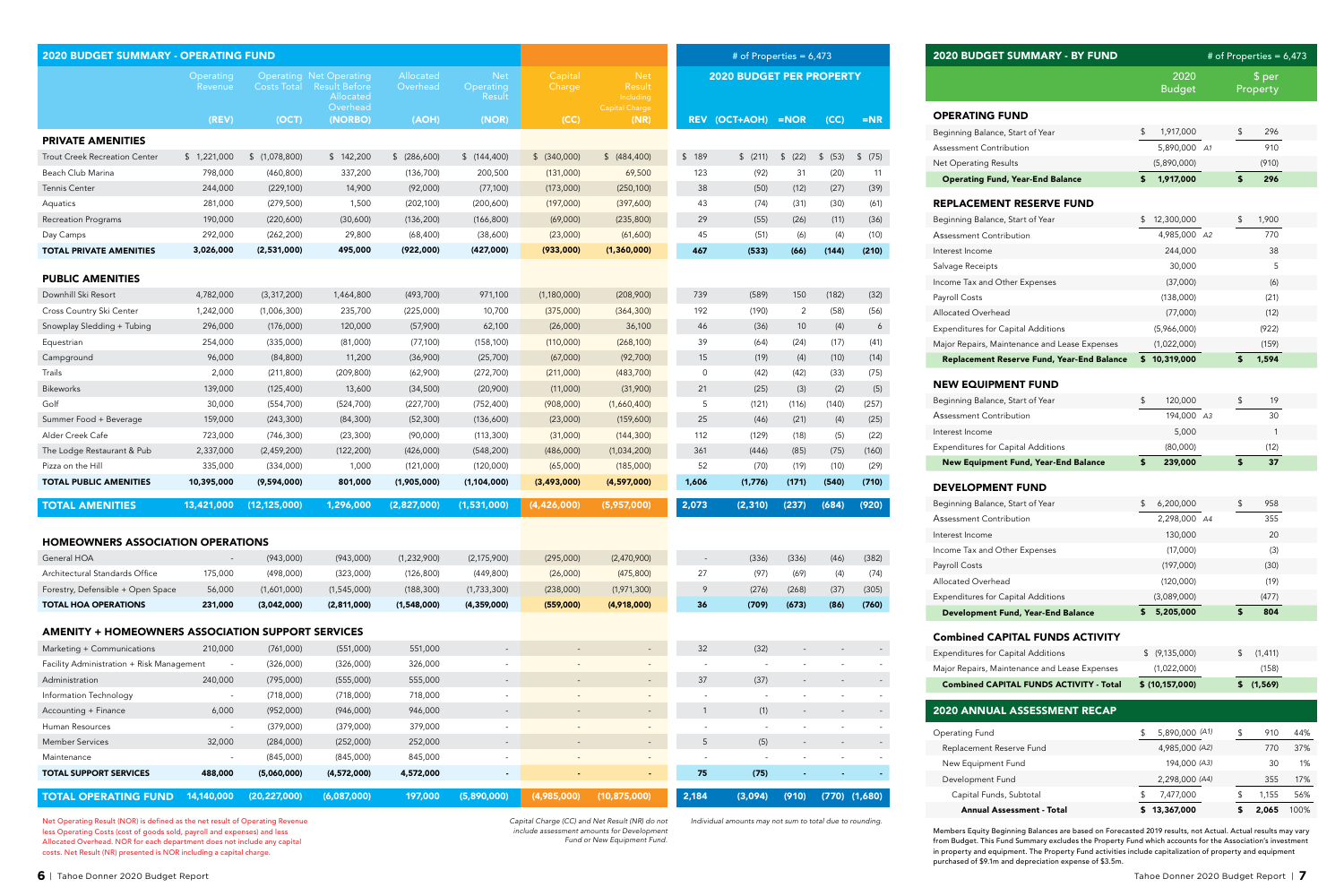#### **POLICIES AND PROCEDURES REGARDING DELINQUENT ASSESSMENT ACCOUNTS**

The Annual Property Owner Assessment is due January 1, and becomes delinquent January 15 of the year of that Annual Assessment. Special Individual Assessments (Architectural Standards, Covenants and Forestry Assessments, Fines and Inspection Fees) are due thirty (30) days after invoicing and delinquent fifteen (15) days thereafter. Delinquent accounts are subject to the following schedule of procedures and charges. (The actions indicated below will not be taken until at least the date specified, but may occur at a later date due to scheduling considerations.)

#### **ANNUAL ASSESSMENT**

March 2: DELINQUENCY FEE (10% OF ASSESSMENT BALANCE) is charged to the account; also, interest equal to the maximum allowed by law (currently 12% per annum) begins to accrue on the delinquent assessment balance.

April 1: Notice of pending suspension of membership rights for failure to pay the assessment and of the Member's right to a prior hearing thereon, and notice of intent to record a lien against the Member's property to secure amounts owed, is sent to Owner(s) of Record via certified mail.

April 15: Assessment Lien recorded against property; LIEN FEE OF \$185 is charged to the account; approximate effective date of

### **Civil Code Section 5310 requires the following notices:**

### NOTICE ASSESSMENTS AND FORECLOSURE

This notice outlines some of the rights and responsibilities of owners of property in common interest developments and the associations that manage them. Please refer to the sections of the Civil Code indicated for further information. A portion of the information in this notice applies only to liens recorded on or after January 1, 2003. You may wish to consult a lawyer if you dispute an assessment.

#### ASSESSMENTS AND FORECLOSURE

60 days after invoicing: DELINQUENCY FEE (10% OF ASSESSMENT BALANCE) is charged to the account; also, interest equal to the maximum allowed by law (currently 12% per annum) begins to accrue on the delinquent assessment balance.

> In a judicial or nonjudicial foreclosure, the Association may recover assessments, reasonable costs of collection, reasonable attorney's fees, late charges, and interest. The Association may not use nonjudicial foreclosure to collect fines or penalties, except for costs to repair common areas damaged by a member or a member's guests, if the governing documents provide for this. (Section 5725 of the Civil Code)

Assessments become delinquent 15 days after they are due, unless the governing documents provide for a longer time. The failure to pay Association assessments may result in the loss of an owner's property through foreclosure. Foreclosure may occur either as a result of a court action, known as judicial foreclosure or without court action, often referred to as nonjudicial foreclosure. For liens recorded on and after January 1, 2006, an association may not use judicial or nonjudicial foreclosure to enforce that lien if the amount of the delinquent assessments or dues, exclusive of any accelerated assessments, late charges, fees, attorney's fees, interest, and costs of collection, is less than one thousand eight hundred dollars (\$1,800). For delinquent assessments or dues in excess of one thousand eight hundred dollars (\$1,800) or more than 12 months delinquent, an association may use judicial or nonjudicial foreclosure subject to the conditions set forth in Article 3 (commencing with Section 5700) of Chapter 8 of Part 5 of Division 4 of the Civil Code. When using judicial or nonjudicial foreclosure, the Association records a lien on the owner's property. The owner's property may be sold to satisfy the lien if the amounts secured by the lien are not paid. (Sections 5700 through 5720 of the Civil Code, inclusive) itemized statement of the charges owed by the owner. An owner has a right to review the Association's records to verify the debt. (Section 5660 of the Civil Code) If a lien is recorded against an owner's property in error, the person who recorded the lien is required to record a lien release within 21 days, and to provide an owner certain documents in this regard. (Section 5685 of the Civil Code) The collection practices of the Association may be governed by state and federal laws regarding fair debt collection. Penalties can be imposed for debt collection practices that violate these laws. PAYMENTS When an owner makes a payment, he or she may request a receipt, and the Association is required to provide it. On the receipt, the Association must indicate the date of payment and the person who received it. The Association must inform owners of a mailing address for overnight payments. (Section 5655 of the Civil Code) In addition, an association may not initiate a fore-

The Association must comply with the requirements of Article 2 (commencing with Section 5650) of

Chapter 8 of Part 5 of Division 4 of the Civil Code when collecting delinquent assessments.

If the Association fails to follow these requirements, it may not record a lien on the owner's property until it has satisfied those requirements. Any additional costs that result from satisfying the requirements are the responsibility of the Association. (Section 5675 of the Civil Code)

At least 30 days prior to recording a lien on an owner's separate interest, the Association must provide the owner of record with certain documents by certified mail, including a description of its collection and lien enforcement procedures and the method of calculating the amount. It must also provide an

closure without participating in alternative dispute resolution with a neutral third party as set forth in Article 3 (commencing with Section 5925) of Chapter 10 of Part 5 of Division 4 of the Civil Code, if so requested by the owner. Binding arbitration shall not be available if the Association intends to initiate a judicial foreclosure.

An owner is not liable for charges, interest, and costs of collection, if it is established that the assessment was paid properly on time. (Section 5685 of the Civil Code)

#### (Continued from p. 5)

The New Equipment Fund is used to acquire new items identified as necessary to be more efficient in operations, or to provide new services to the membership. The 2020 assessment contribution to the fund totals \$194,000, or \$30 per property owner, consistent with the 2019 contribution. Fund expenditures are budgeted at \$80,000 and include new amenities and maintenance equipment, computer software and computer hardware. The fund is projected to have a 2020 year-end balance of \$239,000 after budgeted contributions and expenditures.

suspension of membership rights, which shall remain in effect until the account is brought current; if requested, hearing on pending suspension of membership rights must be completed at least five (5) days prior to the suspension's effective date.

May 1: Interest begins accruing on Delinquency Fee.

June 15: Delinquent accounts become subject to all appropriate collections/legal recourses, including FORECLOSURE of the Assessment Lien, to recover amounts owed. All costs and fees related to such actions, including attorneys' fees, become the property owner's obligation.

July 1: Interest begins accruing on Lien Fee.

#### **SPECIAL INDIVIDUAL ASSESSMENT(S)**

120 days after invoicing: If applicable, Assessment Lien recorded against property; LIEN FEE OF \$185 is charged to the account; approximate effective date of suspension of membership rights, which shall remain in effect until the account is brought current or compliance is achieved; if requested, hearing on pending suspension of membership rights must be completed at least five (5) days prior to the suspension's effective date; interest begins accruing on Delinquency Fee.

165 days after invoicing: Delinquent accounts become subject to all appropriate collections/legal recourses, including FORECLOSURE.

105 days after invoicing: If applicable, Assessment Lien recorded against property; LIEN FEE OF \$185 is charged to the account; approximate effective date of suspension of membership rights, which shall remain in effect until the account is brought current or compliance is achieved; if requested, hearing on pending suspension of membership rights must be completed at least five days prior to the suspension's effective date; interest begins accruing on Delinquency Fee.

165 days after invoicing: Delinquent accounts become subject to all appropriate collections/legal recourses, including FORECLOSURE of the Assessment Lien, to recover amounts owed. All costs and fees related to such actions, including attorneys' fees, become the property owner's obligation.

180 days after invoicing: If applicable, interest begins accruing on Lien Fee.

#### **RECEIPT, APPLICATION OF PAYMENTS AND PAYMENT PLANS**

Timeliness of payments in relation to the imposition of penalties, etc., in accordance with this schedule shall be determined by:

Official USPS postmark date appearing on the envelope in which a payment is received through the mail (private postage meter dates are ignored). Any other method of delivery (i.e. hand-delivered payments, overnight services, electronic payments) are considered delivered on date of receipt of payment. Send payments to: Tahoe Donner Association, ATTN: Accounting, 11509 Northwoods Blvd., Truckee, CA 96161.

It is the Association's policy to apply payments received as follows: First, to the oldest unpaid Assessment. Second, to the Interest and Penalties (Delinquency Fee, Lien Fee, costs of collection, etc.) related to that oldest unpaid Assessment. Next, to the second-oldest Assessment, followed by the Interest and Penalties related to that second-oldest Assessment. This sequence continues until the most recent Assessment is paid, the Interest and Penalties related to that most recent Assessment are then paid.

An Assessment payment plan can be established with the association, the plan length terms do not extend beyond the end of the applicable assessment year for payment in full; including delinquency fee, finance charges, and any other charges, as applicable.

*the threshold pooling method. This difference (\$28.2 million) equates to an estimated \$4,361 per member-property.* 

*\* This amount is calculated based on a straight-line method, wherein each component must stand alone, not utilizing the cash flow method of funding, also known as the pooling method.*

*Based on the method of calculation in paragraph (4) of subdivision (b) of Section 5570 of the Civil Code, the estimated amount required in the Reserve Fund at the end of each of the next five budget years is \$40.5m 2020, \$41.2m 2021, \$42.5m 2022, \$44.8m 2023, \$44.8m 2024, and the projected Reserve Fund cash balance in each of those years, taking into account only assessments already approved and other known revenues, is \$12.3m 2020, \$10.3m 2021, \$9.5m 2022, \$10.0m 2023, \$8.0m 2024, leaving the reserve at 18% funded in 2024. If the reserve funding plan approved by the Association is implemented, the projected Reserve Fund cash balance in each of those years will be \$12.3m 2020, \$10.3m 2021, \$9.8m 2022, \$11.1m 2023, \$10.2m 2024, leaving the reserve at 23% funded in 2024.* 

*The Replacement Reserve Fund Analysis on page 5 summarizes the component values by area and the projected available funding for repairs and replacements. The full reserve study plan with a more detailed listing of the individual plan components is available to any member upon request.*

*Note: The financial representations set forth in this summary are based on the best estimates of the preparer at that time. The estimates are subject to change. At the time this summary was prepared, the assumed long-term before-tax interest rate earned on reserve funds was 2% per year, and the assumed long-term inflation rate to be applied to major component repair and replacement costs was 3% per year.*

### **NEW EQUIPMENT FUND**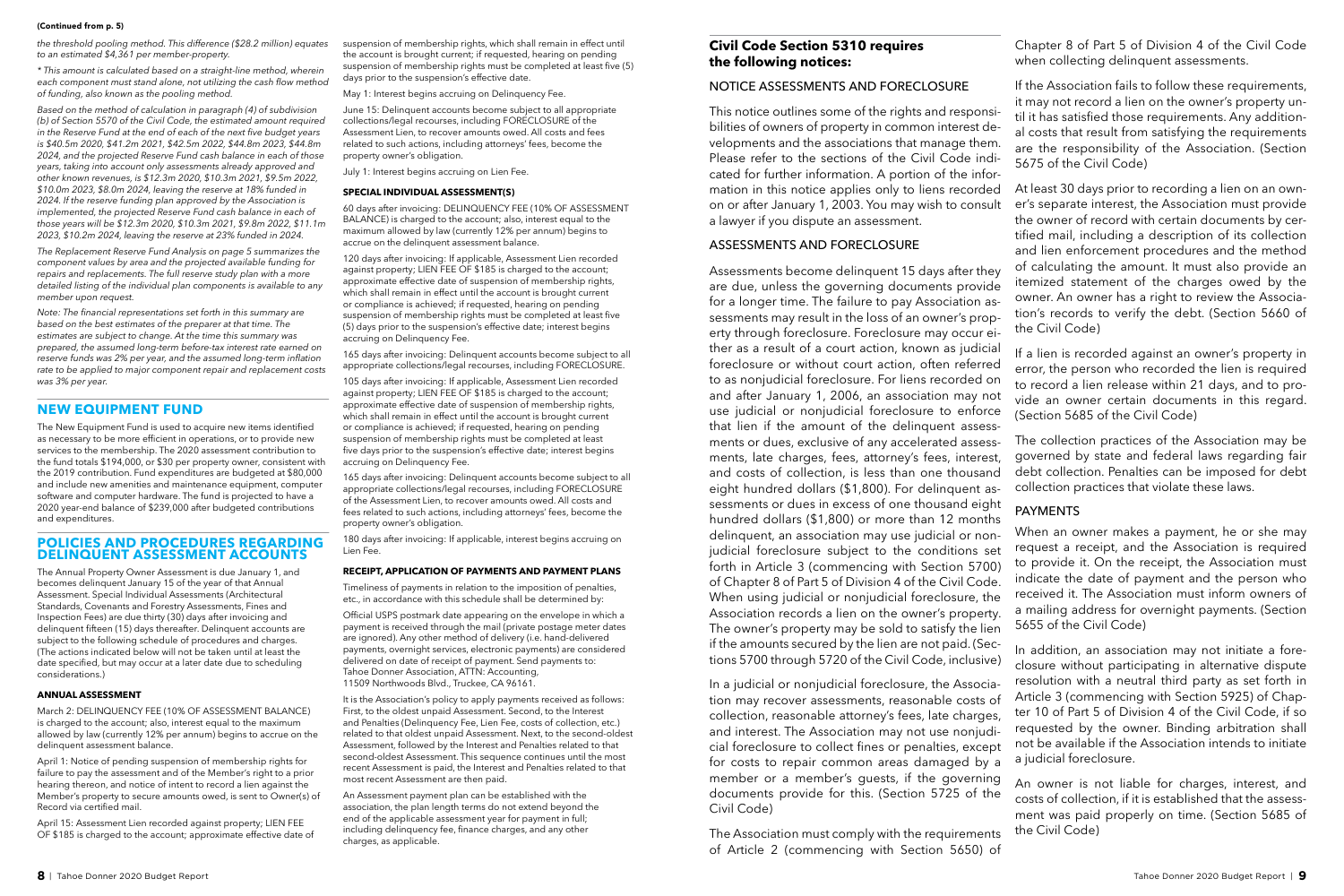#### MEETINGS AND PAYMENT PLANS

*An owner of a separate interest that is not a timeshare may request the Association to consider a payment plan to satisfy a delinquent assessment. The Association must inform owners of the standards for payment plans, if any exist. (Section 5665 of the Civil Code)*

*The Board of Directors must meet with an owner who makes a proper written request for a meeting to discuss a payment plan when the owner has received a notice of a delinquent assessment. These payment plans must conform with the payment plan standards of the Association, if they exist. (Section 5665 of the Civil Code)*

**NOTICE OF RIGHTS AND OBLIGATIONS RELATING TO GOVERNING DOCUMENT ENFORCEMENT:** The provisions of Tahoe Donner Association's Governing Documents (Declaration of Covenants and Restrictions, Bylaws, Articles of Incorporation and Association Rules) may be enforced by the Association or by any owner, and the prevailing party in such an action is entitled to an award of reasonable attorney's fees and costs. However, before most Governing Document enforcement actions may be taken to court, Civil Code Section 5935 requires the initiating party to serve a Request for Resolution (the "Request") upon the other parties to the dispute. The objective of the Request must be to encourage the recipient opposing parties to agree to resolve the matter through arbitration, mediation, or some other form of alterna-**\* = Private Amenity** tive dispute resolution (ADR). The form and details of the ADR process, and whether its result will be binding or non-binding on the parties, must be agreed upon by the parties. If you receive a Request, you have 30 days to either accept or reject the ADR proposal. If you do not respond to the party issuing the Request within that time, you will be deemed to have rejected the proposal. If the Request is rejected, the other party may file a suit. You should be advised that failure by any member of the Association to comply with the pre-filing requirements of section 5935 of the Civil Code may result in the loss of your rights to sue the Association or another member of the Association regarding enforcement of the Governing Documents. In a Governing Document enforcement lawsuit, the court may also consider a party's refusal to participate in ADR in determining an attorney's fee award. With regard to internal dispute resolution, Tahoe Donner Association follows the process described in section 5915 of the Civil Code. For more information, please contact the Association offices.

As required by California Civil Code section 5300(b)(9), the following is a summary of Tahoe Donner Association's insurance coverages:

**PROPERTY INSURANCE POLICY:** Granite State Insurance Co.; Limit – \$57,849,701Deductible – \$25,000 per occurrence for buildings, contents, lifts, moveable equipment, etc.

**GENERAL LIABILITY POLICY:** Granite State Insurance Co.; Limit – \$1,000,000; General Aggregate – \$1,000,000 per occurrence; Deductible – \$15,000 per occurrence.

**EXCESS LIABILITY (UMBRELLA) POLICIES:** National Union Fire Insurance Co of PA Limit – \$10,000,000; General Aggregate – \$20,000,000; Deductible – \$10,000 per occurrence. Additional excess liability coverage over the current Umbrella; Markel.; Limit - \$15,000,000; Aggregate - \$20,000,000; Starstone; Limit – \$10,000,000; North River; Limit -\$15,000,000.

**CRIME POLICY:** Granite State Insurance Co.; Limit – \$500,000; Deductible – \$5,000 per occurrence; Additional excess crime coverage; Travelers; Limit – \$5,000,000; Deductible – \$505,000 per occurrence; Additional excess crime coverage – Great American Insurance Co., Limit \$20,000,000.

**EARTHQUAKE AND FLOOD INSURANCE POLICY:** Granite State Insurance Co; Limit – \$3,000,000 per occurrence; Earthquake Aggregate – \$3,000,000; Deductible – \$100,000; Flood Deductible – \$50,000.

**POLLUTION POLICY:** Markel (Evanston); Limit – \$1,000,000 per occurrence; General Aggregate \$2,000,000; Deductible – \$10,000.

**TERRORISM/SABOTAGE/ACTIVE SHOOTER POLICY:** Lloyds; \$49,711,162 terrorism/sabotage limits; \$1,000,000 per occurrence for active shooter/malicious acts limits; Deductible – \$5,000.

**INLAND MARINE:** Granite State Insurance Co.; Limit – \$9,288,539; Deductible – \$25,000 per occurrence.

**DIRECTORS AND OFFICERS LIABILITY INSURANCE POLICY:**  Navigators.; Limit – \$5,000,000; Deductibles – Non-Indemnifiable Loss: None; Indemnifiable Loss: \$50,000.

**DIRECTORS AND OFFICERS EXCESS LIABILITY INSURANCE POLICIES:** Landmark Insurance Co; Limit – \$5,000,000; Deductible – \$50,000. Additional excess directors and officers excess coverage – Ironshore; Limit \$10,000,000, and RSUI; Limit \$5,000,000, and HIIG \$5,000,000.

**BOILER & MACHINERY COVERAGE:** Granite State Insurance Co.: Limit – \$48,061,162; Deductibles – \$25,000 minimum for compressors, motors, pumps, equipment generating electricity and property damage.

**BUSINESS AUTOMOBILE:** Granite State Insurance Co.; Limits – \$1,000,000; Deductibles - \$3,000 for vehicles and \$5,000 for large vehicles and equipment per occurrence; No deductible, if claim against us.

**DIGITAL RISK:** Hiscox 100% Lloyd's; Limits – \$1,000,000; Deductible – \$5,000 per occurence.

#### **THE CIVIL CODE REQUIRES THAT THE FOLLOWING STATEMENT APPEAR:**





#### **Unit/Lot Utilization (ESTIMATED) + Visitation Mix (ESTIMATED)** Unit/Lot Utilization Estimates + Visitation Mix (estimated)

"This summary of the Association's policies of insurance provides only certain information, as required by Section 5300 of the Civil Code, and should not be considered a substitute for the complete policy terms and conditions contained in the actual policies of insurance. Any Association member may, upon request and provision of reasonable notice, review the Association's insurance policies and, upon request and payment of reasonable duplication charges, obtain copies of those policies. Although the Association maintains the policies of insurance specified in this summary, the Association's policies of insurance may not cover your property, including personal property or real property improvements to or around your dwelling, or personal injuries or other losses that occur within or around your dwelling. Even if a loss is covered, you may nevertheless be responsible for paying all or a portion of any deductible that applies. Association members should consult with their individual insurance broker or agent for appropriate additional coverage." In fact, since all of our common areas and facilities are owned solely by the Association as a corporate entity, and not by the Association's individual members, the insurance carried by the Association insures only the Association, and only with regard to its actions and its property. It does not insure individual members, their property (individual homes and lots) or their actions. actual cost of copying and redacting documents. However, associations may not charge a fee that exceeds the amount necessary to defray the costs for which it is levied. Also, the association must inform the member of the cost before copying the requested documents. **VISION STATEMENT** *Tahoe Donner is a vibrant and desirable mountain community providing attractive and well-maintained facilities, events, programs and leading customer service to its members, guests and public, all while maintaining accessible and healthy natural surroundings.*

#### **ANNUAL POLICY STATEMENT SUMMARY (California Civil Code 5310(a), 4040)**

#### **Association's Designated Recipient**

Mail or Personal Delivery: Board, Tahoe Donner Association, 11509 Northwoods Blvd., Truckee, CA 96161 Email: *Board@TahoeDonner.com*

**Right of Notice to Two Addresses**

A member may submit a request to have notices sent to up to two different specified addresses.

#### **General Notice Location**

11509 Northwoods Blvd, Truckee, CA 96161 and *tahoedonner.com*

#### **Right to Receive General Notice by Individual Delivery**

A member has the option to receive general notices by individual delivery.

#### **Right to Receive Board Minutes**

A member has a right to board meeting minutes, other than an executive session.

Minutes are available at the General Notice Locations indicated above. Upon request the minutes can be mailed to the member.

#### **Statement of Assessment Collection Policies & Assessment Collection & Lien Policy**

The statement of assessment collection and lien policies is provided on pages 8–11 of this budget report document.

**Governing Document Enforcement and Fine Policy** Governing Documents, Resolutions & Policies, refer to *tahoedonner.com/governing-documents* Rules and Fines, refer to *tahoedonner.com/covenants-rules*

**Dispute Resolution Procedure Summary** Refer to Notice of Rights and Obligations section on page 10.

**Architectural Guidelines and Procedures** Refer to *tahoedonner.com/architectural-standards*

### **Overnight Payment Mailing Address**

Accounting, Tahoe Donner Association, 11509 Northwoods Blvd., Truckee CA 96161

#### **45-Day Notices**

Tahoe Donner Association, 11509 Northwoods Blvd., Truckee CA 96161 and *tahoedonner.com/45-day-notices*

#### **Charges for Documents Provided**

The association may charge members for the direct and